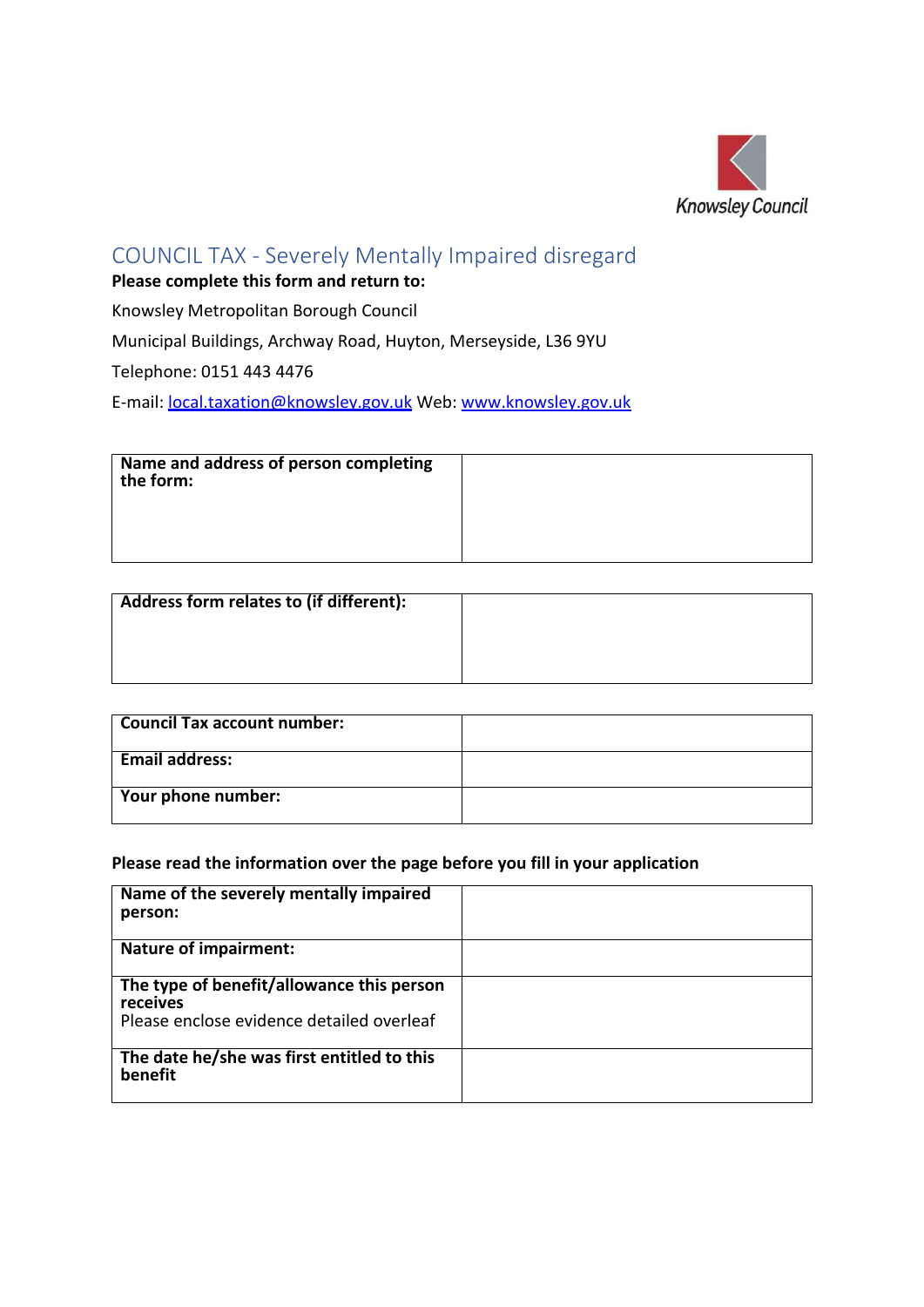| Name and address of the doctor who looks<br>after the mentally impaired person: |  |
|---------------------------------------------------------------------------------|--|
|                                                                                 |  |
|                                                                                 |  |

I declare that the information given above is, to the best of my knowledge, true and accurate, and give permission to the council to approach the medical practitioner(s) in order to verify the grounds for disregarding the person shown.

| Signed: |  |
|---------|--|
| Date:   |  |

| Full names of all persons over 18 residing |  |
|--------------------------------------------|--|
| in the property:                           |  |
|                                            |  |

#### **THIS SECTION IS TO BE COMPLETED BY THE MEDICAL PRACTITIONER**

| Vour full name (BLOCK CAPITALS): |  |
|----------------------------------|--|
|                                  |  |

In your opinion, is the patient named in this application suffering from severe mental impairment that affects his/her social functioning, as described in the Local Government Finance Act of 1992?

Yes  $\Box$  No  $\Box$ 

| This situation has applied since: |  |
|-----------------------------------|--|
|                                   |  |

| Signature: |  |
|------------|--|
| Date:      |  |

| Authorising stamp of establishment: |  |
|-------------------------------------|--|
|                                     |  |
|                                     |  |
|                                     |  |
|                                     |  |

**Any changes in circumstances should be notified to the council within 21 days.**